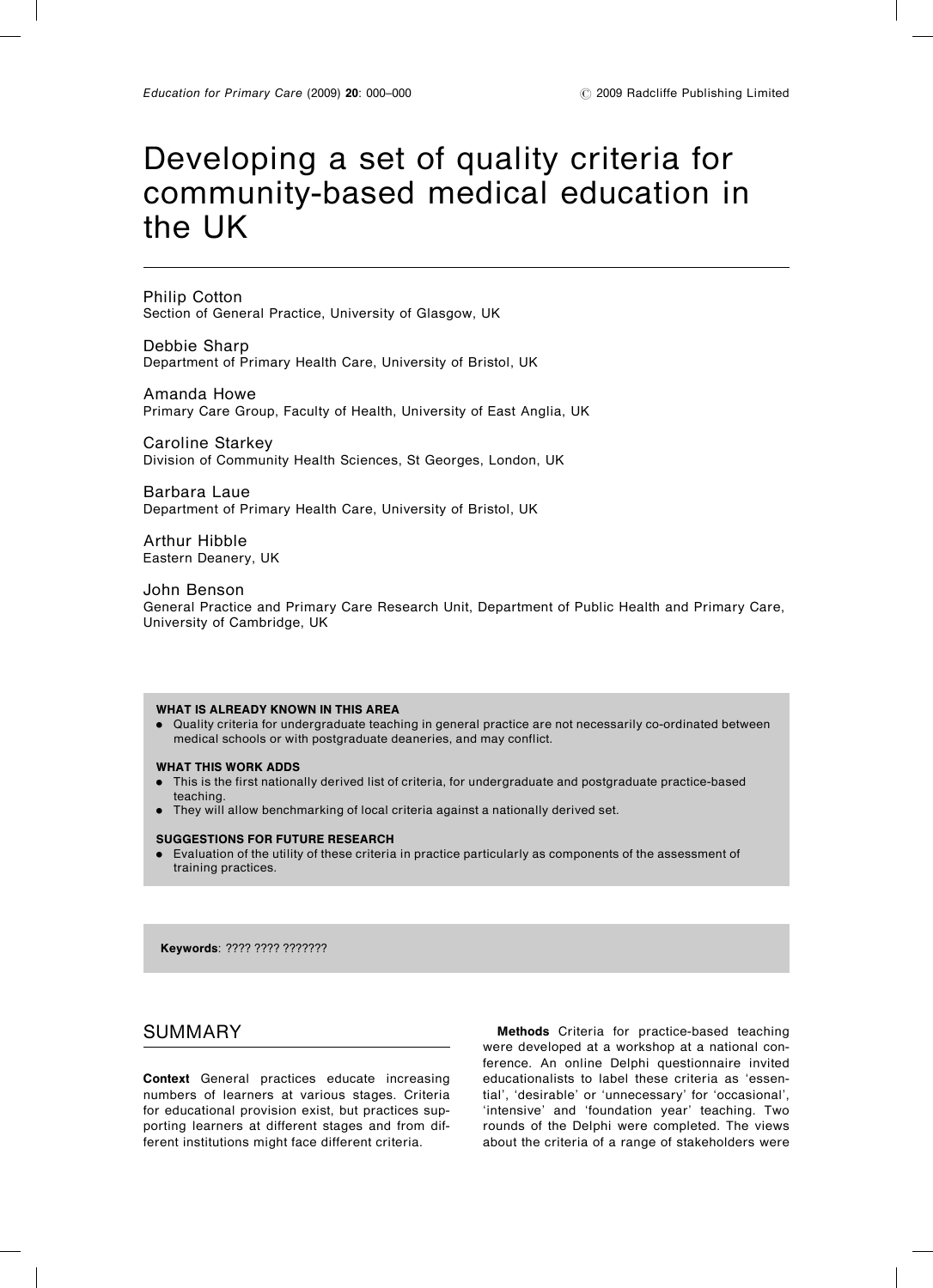explored using focus groups and telephone interviews.

Results We generated 76 criteria in five domains: physical environment, learning environment, tutor characteristics, patient involvement and departmental responsibilities.

Stakeholders' views differed concerning the merits of criteria and which should take greatest priority. None felt that developing such a list was inappropriate. They proposed no new criteria to add to those identified in the Delphi process

Conclusion To the best of our knowledge this is the first nationally derived list of criteria, capable of being used in both undergraduate and postgraduate practice-based medical education. These criteria can provide a benchmark against which to set local criteria.

# INTRODUCTION

Primary care involvement in medical student education has widened. $1,2$  The number of medical schools has increased resulting in greater student numbers, with the consequence that at least one third of UK general practices are thought to be involved in student teaching.<sup>3</sup> In postgraduate education a similar proportion of practices are involved in specialist training of general practitioners (GPs) and expanded teaching of doctors in the early (Foundation) years (Eastern Deanery, personal communication, May 2008). As models of service in primary care develop and diversify, and as the need grows for further educational capacity to support longer GP training and other community-based learning for relevant specialities, there are challenges for educational programme organisers and for those accrediting the quality of teaching and training to ensure effective use of all settings to deliver high-quality placements.

Evidence is improving on what constitutes good general practice teaching including important characteristics of teachers, factors that contribute to patients' support for teaching, and aspects of general practice teaching that students appreciate.<sup>4-6</sup> Teaching provision has been associated with higher scores on organisational and performance quality indicators, and lower vacancy rates. $7$  Providing education is valued by GPs and staff, but competes with the demands of a commitment to a quality service in terms of time and resources.<sup>8</sup> It can sometimes therefore take place 'on the run', and unanticipated teaching can present challenges for structured feedback and development.<sup>9</sup>

Quality criteria for teaching and training in general practice have been set by both undergraduate departments and postgraduate deaneries, but these have not been explicitly co-ordinated, despite the fact that many practices undertake both activities.<sup>10-13</sup> In the UK, the Postgraduate Medical Education and Training Board (PMETB)

has responsibility for quality assurance of postgraduate teaching standards. The Royal College of General Practitioners (RCGP) sets professional standards and the deaneries quality-manage processes for selection and performance of training practices. The General Medical Council (GMC) sets standards for undergraduate medical education, assured through its Quality Assurance of Basic Medical Education (QABME) process. Nevertheless, detailed criteria for undergraduate teaching in general practice are currently determined and implemented locally, without national or regional co-ordination.

Teaching that meets established criteria may be the basis for investment, reward and appraisal. However, the process of accreditation may be costly and lack flexibility for change and circumstances. One US study surveyed medical schools and highlighted the importance of authentic criteria for ensuring the quality of undergraduate medical education and for the process of gathering evidence of compliance.<sup>14</sup> In UK higher education, the Quality Assurance Agency (QAA) has produced a code of conduct on placement learning that includes institutional and teacher responsibilities.<sup>15</sup>

General practitioners are a dispersed community of teachers accredited by more than one agency, sometimes with overlapping criteria. Furthermore, recent changes mean that a practice supporting learners at different stages, or from different institutions, might deal with differing criteria, and be subject to repeated quality monitoring, from different organisations.

The aim of this study was to develop a set of core quality criteria for teaching in general practice in the UK with evidence of acceptability to stakeholders in undergraduate and postgraduate education. The context was to seek to allow more co-ordinated supervision and support, and to reduce duplication in overlapping organisational systems.

# **METHODS**

This study combined nominal group, focus group, interview, and Delphi approaches.<sup>16-18</sup> The work was funded by SAPC, the Society for Academic Primary Care in the UK.

# Step 1: Workshop to generate criteria

All heads of departments of general practice were asked to send representatives and where possible identify medical students, to attend a workshop to develop a list of criteria for teaching in general practice. The 44 attendees (Table 1) included staff from 20 medical schools in the UK and two in the Republic of Ireland; academics from one European medical school and four postgraduate deaneries; and students from five UK medical schools.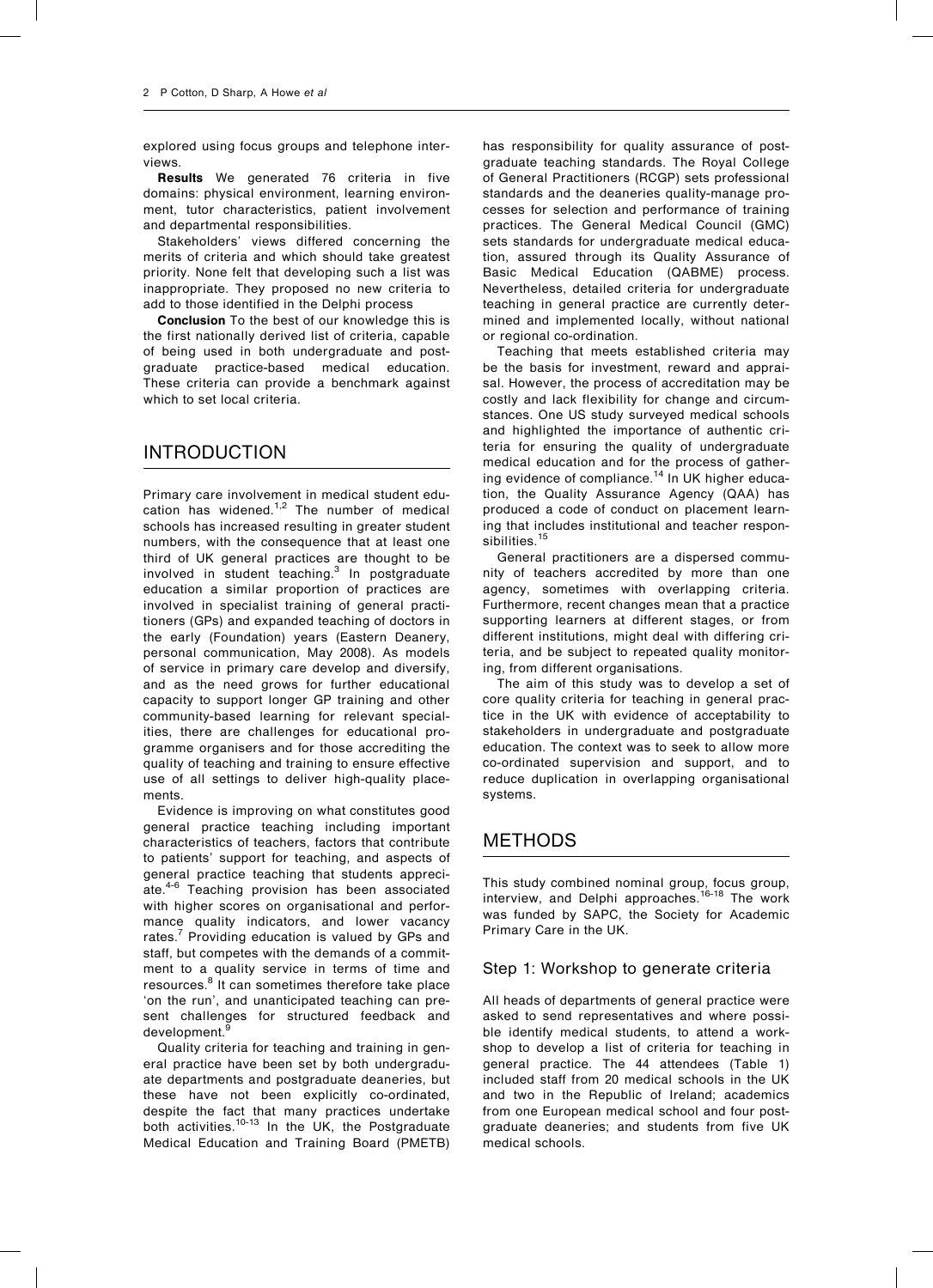#### Table 1 Profile of participants

| Stakeholder background            | Workshop | Delphi round 1<br>(Invited) | Delphi round 2<br>(Invited) | Stakeholder enguiry<br>(Invited) |
|-----------------------------------|----------|-----------------------------|-----------------------------|----------------------------------|
| GP undergraduate teachers         | $33*$    | 44                          | 44                          | 35                               |
| Postgraduate deanery (GPs)        | 4        | 5                           | 15                          |                                  |
| Undergrad teaching administrators |          |                             |                             |                                  |
| <b>Students</b>                   | 5        |                             |                             | 10                               |
| Patients                          |          |                             |                             | 10                               |
| <b>Others</b>                     | $+ * *$  | $2***$                      | $2***$                      |                                  |
| Total                             | 44       | 52                          | 62                          | 62                               |

23 Medical School teaching leads (20 UK, two Republic of Ireland, one Mainland Europe), 10 'GP teachers'.

\*\* Working on Modernising Medical Careers.

\*\*\* Working in a Strategic Health Authority (Workforce Confederation).

Through using a 'snowball' technique, participants generated, discussed and clarified criteria.<sup>19</sup> In groups, participants clustered their criteria into domains generating 200 criteria in 24 domains. They then reviewed the criteria to identify perceived omissions, overlaps and to clarify terms.

In conclusion, participants' views on the merits and demerits of developing national criteria were recorded on flipcharts and in note form.

# Step 2: Electronic Delphi process

Two authors (JB, PC) reduced the length of the workshop list to 102 criteria in six domains, by removing persistent duplications. An online questionnaire was then developed for a modified Delphi process<sup>20</sup> presenting each criterion with the option to label it as 'essential', 'desirable' or 'unnecessary' for each of three levels of teaching:

- 1 Occasional 'individuals or pairs of undergraduates taught in the practice several times a year'.
- 2 Intensive 'a regular commitment to an ongoing programme involving a greater number of undergraduate students'.
- 3 Foundation year 'teaching Foundation Year 2 doctors'.

Stylistic modifications were made after piloting in two academic departments. The final questionnaire, administered by an independent host (Priority Research Ltd, www.priority-research. com) took about 30 minutes to complete. This Delphi process sought stakeholders' views about criteria and assessed the degree of consensus.<sup>21</sup>

We identified 52 stakeholders (workshop participants plus representatives from other groups identified by the authors (Table 1)) including representatives from all UK medical schools and five academics working in postgraduate deaneries. For Round one we emailed an introduction to the project and a link to the online questionnaire, with two reminders over the following ten weeks. Forty-four stakeholders responded (85%).

For Round two we annotated the questionnaire with the percentage of respondents in Round one who chose each response option. We emailed all 52 stakeholders from Round one, plus an additional ten volunteers from an email to members of the UK Conference of Educational Advisers (UKCEA) of postgraduate general practice educators. We sent two reminders, four weeks apart. Forty-four stakeholders including all ten UKCEA volunteers responded (71%). All respondents were asked to rate the criteria for teaching in general practice from their own particular perspectives.

## Step 3: Stakeholder enquiry

We explored the views of patients, GP tutors, undergraduate teaching administrators and students (Table 1) about the 102 criteria. We used focus groups and telephone interviews. Participants were given a four-page booklet containing the list of criteria and three trigger questions to prompt thinking before the focus groups or interviews. The questions were:

- 1 Are there any standards in the list that you find surprising or unacceptable?
- 2 Are there any that you consider essential for teaching?
- 3 Does the list include all of the standards you would wish to see?

Stakeholder enquiry groups were asked to highlight and discuss the criteria that they considered essential and the criteria they considered unnecessary, and to offer additional criteria.

We sought patient volunteers using a waiting room flyer in one teaching practice. The local research ethics committee advised that no approval was required. The city's primary care trust gave research governance approval. Seventeen patients expressed an interest, of whom 14 consented to participate and ten were able to attend one of two focus groups facilitated by a research associate (TQ). Participants' ages ranged from 30 to 84 years. Five were female. Discussions were tape-recorded and transcribed. A coding framework was developed and themes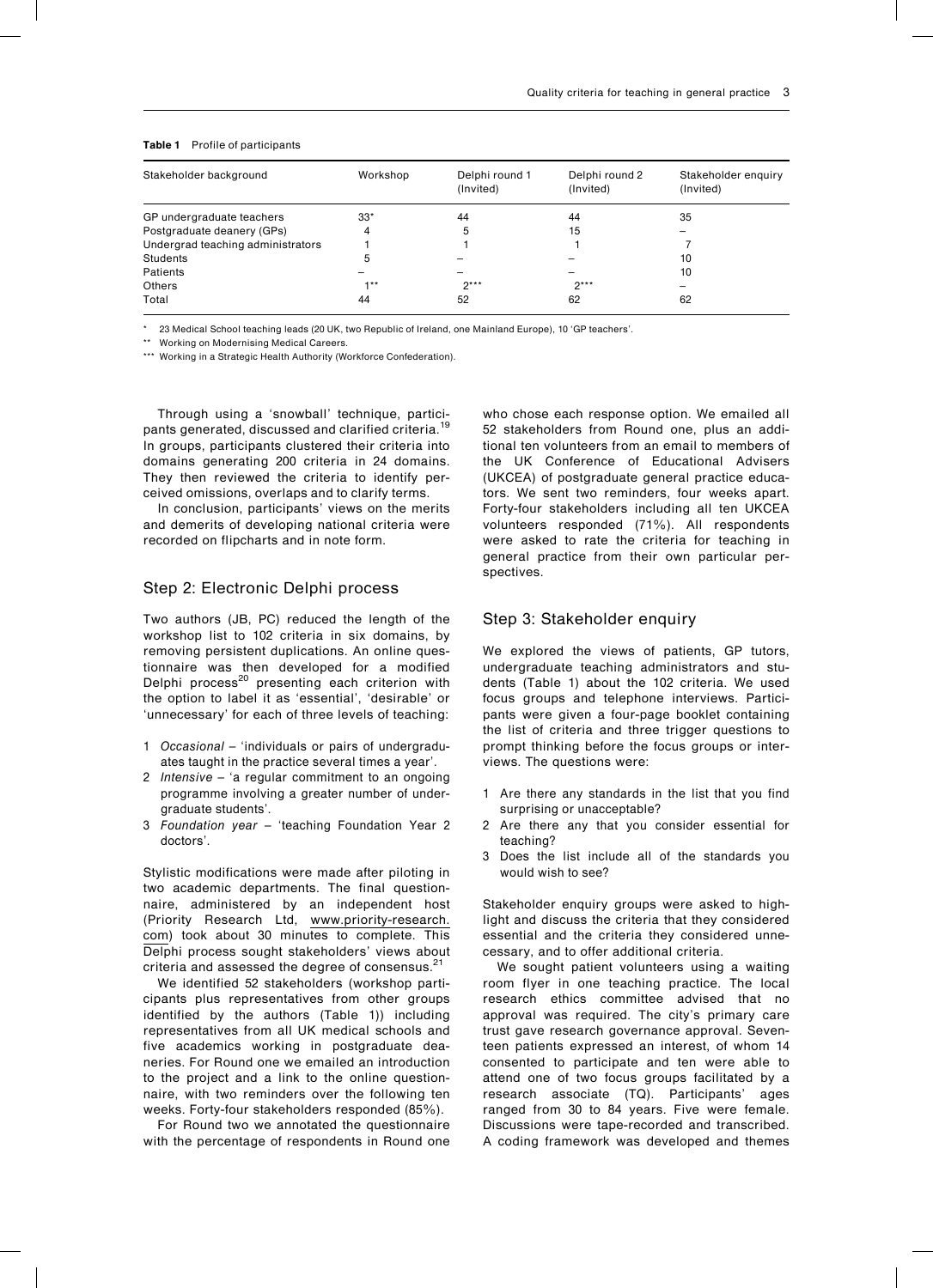were identified and justified by illustrative quotations.<sup>22</sup>

A total of 35 GPs, working in four focus groups from two medical schools and facilitated by authors (AH and PC), gave their views on the desirability of the criteria. The tutors had a variety of experiences of undergraduate teaching and postgraduate training in general practice.

Following piloting, seven undergraduate teaching administrators, selected to achieve a geographical spread across the UK, were approached requesting telephone interviews. All seven agreed to participate and were asked the three trigger questions in the teaching criteria booklet (see above). Students were emailed and volunteers sought from one medical school. Ten fourth and final year students attended one of two focus groups.

Facilitators kept written notes and some participants returned the four-page booklet with their comments written against the criteria. Facilitators compiled reports and two authors (JB and PC) examined these data.

# Step 4: Generation of quality criteria list

Questionnaire responses from the Delphi process were identical for 'intensive' and 'foundation year' teaching for all but three criteria (see Table 3), thus results were considered under two headings: 'occasional' and 'intensive/FY 2' teaching.

Criteria in Delphi Round two were classified as shown in Table 2. One criterion, 'contract with one medical school only' was deemed unnecessary by respondents.

In Delphi Round two, two of the criteria were not rated as unnecessary, desirable or essential for occasional teaching by any of the respondents. For these two criteria, the final rating is therefore based on responses in Delphi Round one (U1 in Tables 3 and 4).

PC and JB inspected the list of criteria and the data from the stakeholder enquiry, amalgamated overlapping criteria (only where assessed similarly by participants as essential or desirable) and re-phrased some criteria.

# RESULTS

### The quality criteria list

The educators' workshop generated 200 criteria in 24 domains. Review reduced the list to 102 criteria in six domains. Final reconciliation of overlapping criteria left 58 criteria in four domains (Table 3). These domains are:

- 1 Physical environment
- 2 Learning environment
- 3 Tutor characteristics
- 4 Patient involvement

One domain generated in this study – Departmental responsibilities – does not describe quality criteria for practices and is presented separately (Table 4). The original list of criteria and detailed responses from each Delphi round are available at www.sapc.ac.uk.

# Educators' views on developing national criteria

Workshop participants felt that national standards for teaching criteria could demonstrate and recognise competence, fostering improvements in teachers' and thus learners' experience. There was a general feeling that criteria were helpful, so long as they were negotiated between all parties, focused and realistically resourced. They could improve dialogue between national organisations, academic institutions and practices; avoid confusion between competing sets of criteria; support inter-professional working and personal development; avoid confusion between competing sets of criteria; and demonstrate successful teaching in practice. Such criteria might, however, be difficult to define and monitor, possibly being seen as an imposition on practices and forming a barrier to teaching.

## Stakeholder enquiry

Several of those completing the Delphi question-

| Percentage of respondents rating<br>criterion as 'essential' or 'desirable'                                                       | Amalgamation of two ratings                                                                                                     | Final rating  |
|-----------------------------------------------------------------------------------------------------------------------------------|---------------------------------------------------------------------------------------------------------------------------------|---------------|
| No. respondents rating criterion 'essential' is $>50\%$<br>total respondents                                                      |                                                                                                                                 | Essential (E) |
| No. respondents rating criterion 'desirable' is $>50\%$<br>total respondents                                                      |                                                                                                                                 | Desirable (D) |
| No. respondents rating criterion 'essential' and no.<br>respondents rating criterion 'desirable' are both<br>$= 50\%$ respondents | No. respondents rating criterion 'essential'<br>plus no. respondents rating criterion<br>'desirable' $>50\%$ total respondents* | Desirable (D) |

Table 2 Classification of scoring of criteria in Delphi Round two

\*None of the amalgamated percentages were less than 50%.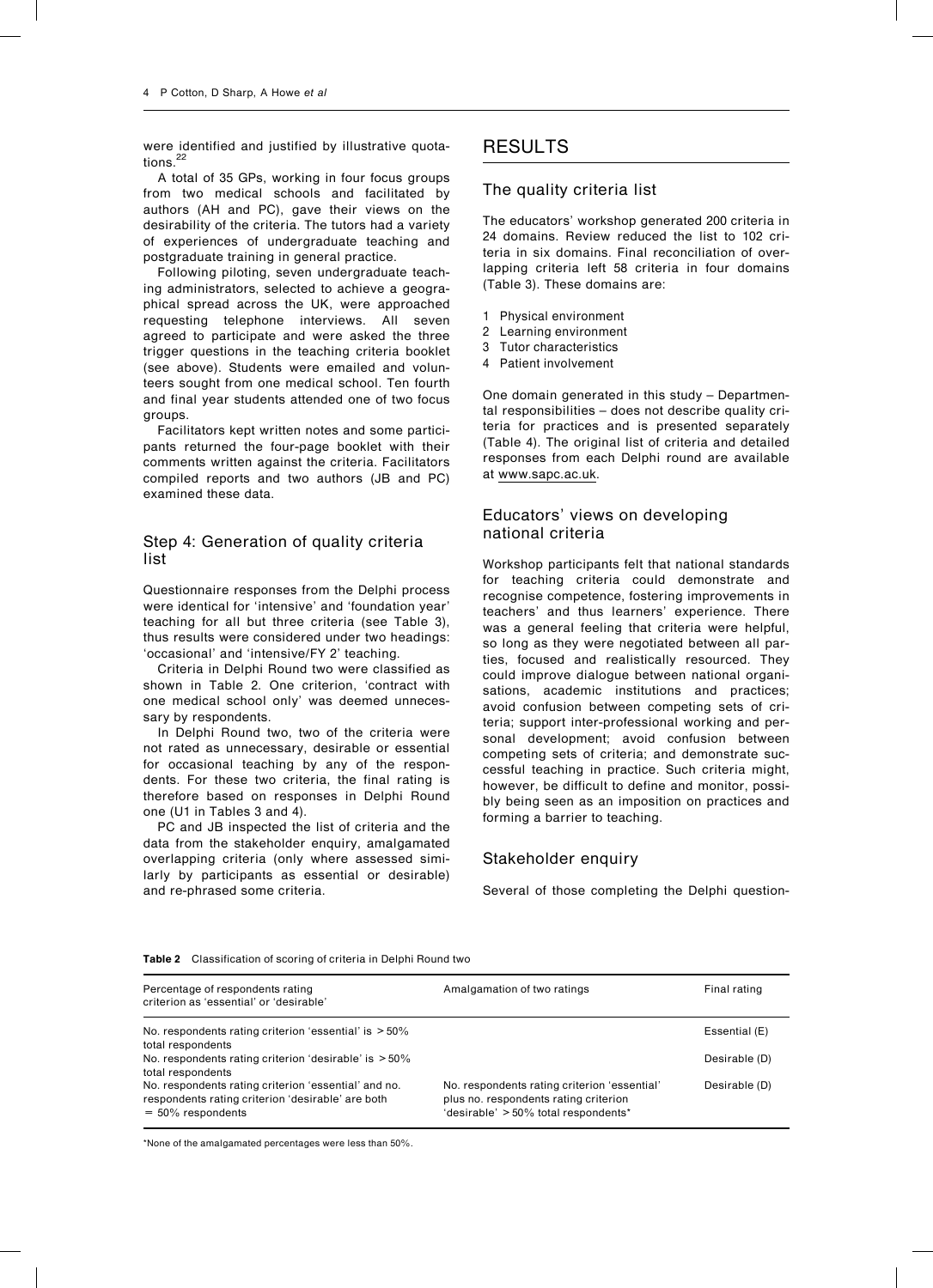### Table 3 Quality criteria for community based education

| Criteria                                                                                                                                                      | For occasional For intensive/<br>teaching | FY2 teaching |
|---------------------------------------------------------------------------------------------------------------------------------------------------------------|-------------------------------------------|--------------|
| Physical environment                                                                                                                                          |                                           |              |
| Student safety not compromised by practice location                                                                                                           |                                           | E            |
| Sufficient equipment for students to consult with patients                                                                                                    |                                           | E            |
| Space for students to consult on their own                                                                                                                    | D<br>D                                    | E<br>Ε       |
| Space for students to work alone/have tutorials<br>Basic protocols on using practice computer system including ethical guidance for access                    |                                           |              |
| to patient records                                                                                                                                            | D                                         | E            |
| Student access to computer, printer, internet, email/university network, and relevant books                                                                   | D                                         | Ε            |
| Video-recording and playback facilities available                                                                                                             | D                                         | D/E          |
| Computerised searchable patient disease register                                                                                                              | D                                         | Е            |
| Suitable residential accommodation available                                                                                                                  | D                                         | Ε            |
| Travel time reasonable by public transport<br>Practice website for students                                                                                   | D<br>U1                                   | D<br>D       |
|                                                                                                                                                               |                                           |              |
| Learning environment                                                                                                                                          |                                           |              |
| Learners made to feel welcome by practice                                                                                                                     | Е<br>Ε                                    | Е            |
| Support for teaching amongst practice patients<br>Demonstrates effective working of primary care team                                                         | Ε                                         | Е<br>E       |
| Demonstrates adequate standards of record keeping                                                                                                             | Е                                         | E            |
| Preparation of the practice prior to student arriving, taking account of learning objectives                                                                  | Ε                                         | Ε            |
| Provision of sufficient protected teaching time                                                                                                               | Е                                         | E            |
| A named education lead and deputy                                                                                                                             | E                                         | E            |
| A named management/administrative lead                                                                                                                        | Ε                                         | E            |
| Identification and consent of appropriate patients for teaching                                                                                               | Ε                                         | Ε            |
| Feedback from students (positive and negative) is used by practice                                                                                            | Ε                                         | E            |
| Evidence of enthusiasm to teach within the practice as a whole<br>Able to offer a wide range of clinical experience including work of non-doctor team members | D<br>D                                    | Е<br>Ε       |
| Demonstrates use of audit in clinical practice                                                                                                                | D                                         | E            |
| Explicit learning plan for each student                                                                                                                       | D                                         | Ε            |
| Shares department of general practice's values                                                                                                                | D                                         | D            |
| List size per principal/non-principal 2000 max                                                                                                                | D                                         | D            |
| Practice policy to support staff training                                                                                                                     | D                                         | D            |
| Consistently high-quality evaluation from students                                                                                                            | D                                         | D            |
| Able to offer out-of-hours experience                                                                                                                         | U1                                        | D            |
| <b>Tutor characteristics</b>                                                                                                                                  |                                           |              |
| Enthusiasm/commitment to teaching                                                                                                                             | Ε                                         | Ε            |
| Awareness of importance of role modelling<br>Attends teacher development courses on an ongoing basis                                                          | Ε<br>Ε                                    | Ε<br>Ε       |
| Able to give constructive feedback                                                                                                                            | Ε                                         | E            |
| Able to undertake formative assessment                                                                                                                        | E                                         | E            |
| Awareness of ethical standards relating to teaching                                                                                                           | Ε                                         | E            |
| Method of assessment are made clear to students                                                                                                               | Ε                                         | E            |
| Able to ensure protected time for teaching                                                                                                                    | Е                                         | E            |
| Willing to be evaluated/appraised as a teacher                                                                                                                | Ε                                         | Ε            |
| Willing to reflect/act on student feedback<br>Evidence of competent communication skills                                                                      | Ε<br>Е                                    | Е<br>E       |
| No serious upheld complaint                                                                                                                                   | Ε                                         | E            |
| Willing to take responsibility for teaching schedule                                                                                                          | Е                                         | E            |
| Willing to prepare practice colleagues                                                                                                                        | Е                                         | E            |
| Aware of curriculum/objectives of teaching                                                                                                                    | Е                                         | E            |
| Aware of teacher/student assessment processes                                                                                                                 | Е                                         | E            |
| Demonstrates high expectations of students                                                                                                                    | D                                         | D/E          |
| Commitment to the pastoral care of students<br>Understanding of basic educational theory/principles                                                           | D<br>D                                    | E<br>E       |
| Commitment to demonstrating reflective practice                                                                                                               | D                                         | E            |
| Acknowledges students' needs                                                                                                                                  | D                                         | Е            |
| Willing to undergo peer review of teaching                                                                                                                    | D                                         | E            |
| Holds Membership of the Royal College of General Practitioners                                                                                                | D                                         | D            |
| <b>Patient involvement</b>                                                                                                                                    |                                           |              |
| Adequate information for patients about teaching                                                                                                              | Е                                         | Е            |
| Satisfactory patient consent/support procedures                                                                                                               | Е                                         | E            |
| Mechanism for dealing with a patient complaints                                                                                                               | Е                                         | Е            |
| Involve patients who have chronic conditions                                                                                                                  | D                                         | Е            |
| Appropriate reward for patients who attend specially for teaching                                                                                             | D                                         | D            |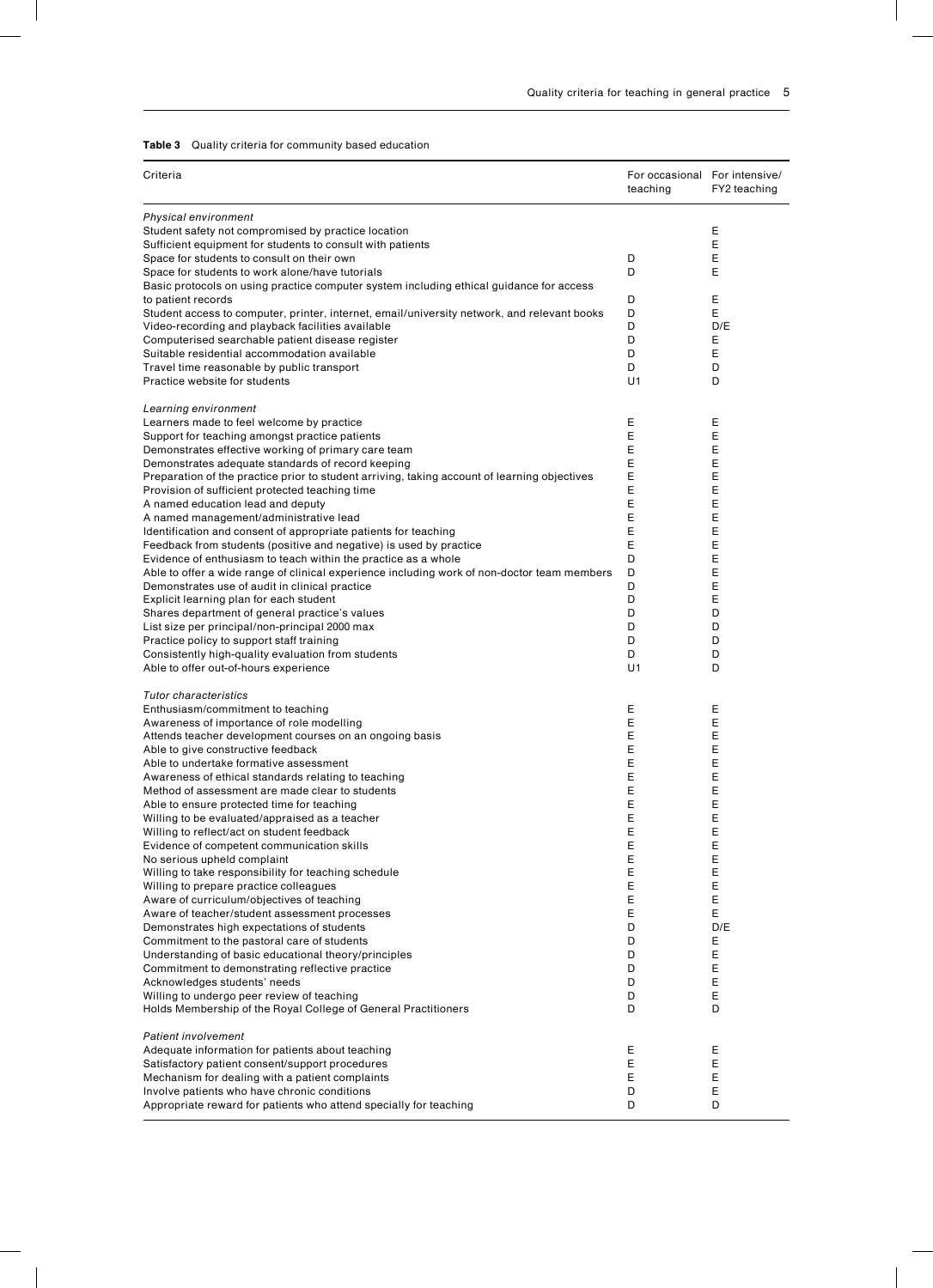|  |  |  |  | <b>Table 4</b> Quality criteria for organisers of community based education |
|--|--|--|--|-----------------------------------------------------------------------------|
|--|--|--|--|-----------------------------------------------------------------------------|

| University department responsibilities                        | For occasional For intensive/<br>teaching | FY2 teaching |
|---------------------------------------------------------------|-------------------------------------------|--------------|
| Agreed teaching contract                                      | Е                                         | Е            |
| Adequate resourcing of teaching time                          | Е                                         | E            |
| GP practice given a list of objectives                        | Е                                         | Е            |
| Identify people within department to relate to                | Ε                                         | Е            |
| Clarity of areas of responsibility/accountability             | Е                                         | Е            |
| Learning issues, methods and outcomes                         | Е                                         | Е            |
| Example of how to meet requirements of the curriculum         | Е                                         | Е            |
| Method of acknowledging good teaching practices               |                                           | E            |
| Curriculum based upon adult learning principles               | D                                         | E/D          |
| Become involved in the continuum of teaching                  | D                                         | D            |
| Explanation of different teaching practice models             | D                                         | D            |
| Vision/creativity – improve learning environment              |                                           | D            |
| Awareness of other roles GP teacher may fulfil                | D                                         | D            |
| Reciprocal benefits for practice                              |                                           | D            |
| Tutors bridge the under/postgraduate divide                   |                                           | D            |
| Closed loops of communication between department and practice |                                           | D            |
| Practice visits to see all practice GPs                       | D                                         | D            |
| Standards for payment of non-GP community teachers            | D                                         | D            |

D/Des = Desirable or Unnecessary

 $E/Ess$  = Essential for Occasional: U1 = Unnecessary from Delphi round 1 results

For Intensive/FY: D/E = Desirable for Intensive, Essential for FY; E/D = Essential for Intensive, Desirable for FY

naire online and those in stakeholder groups commented on the large number of criteria. All advocated clarification, simplification and shortening.

Patients in particular found it difficult to engage with the criteria, seeing them as 'cryptic' and written in 'jargon', and lacking in background detail.

GP tutors proposed developmental staging of criteria, introducing them selectively for new teachers: 'not too strict too soon'. They felt that criteria should be 'specific, measurable, agreed, realistic and timely'. Some expressed the view that criteria for postgraduate teaching should not be imported uncritically for undergraduate use.

Some undergraduate teaching administrators were surprised to have been consulted. They believed that the most important aim was to give students a good experience in practice.

The students agreed that their experiences of learning in general practice had been varied. They expressed scepticism over quality assurance, seeing it as the 'University covering itself should anything go wrong'. They felt that it was important to take a global view of a practice's attributes and that too many standards could put off practices that might otherwise provide positive learning experiences.

Further qualitative data are presented under the five domain headings. The bulleted lists represent the range of comments made and do not prejudice or privilege any particular views. Not all stakeholder groups commented on all domains.

### Physical environment

. Patients were supportive of the need for teaching space and facilities. They expressed the opinion that confidentiality should be made explicit, particularly relating to student access to computer records.

- . GP tutors rated highly physical space for student consulting and for teaching.
- . Undergraduate teaching administrators felt that a room for students to consult on their own and computer and internet access were the most important aspects of the physical environment.
- . Students felt that a private study area and access to a library were relatively unimportant and unrealistic.

# Learning environment

- . Patients felt that students should be exposed to a diverse range of clinical experience in practice. They saw it as important but obvious that learners be made to feel welcome and important that teachers be prepared. They saw student feedback as important and emphasised the need for time to be put aside for this.
- . GP tutors felt that protected time for teaching and experience with non-doctor members of the team were the most important aspects of the learning environment. They also felt that support of the teachers by the practice team and a policy to support training of practice staff was important. Some tutors wondered whether a measure of patient care should be included.
- . Students considered almost all of the criteria on the list as essential. They felt that learning plans were too fixed to enable learning that was largely experiential. They felt that a welcoming environment was important.

## Tutor characteristics

. Patients' opinion was divided on the need for GP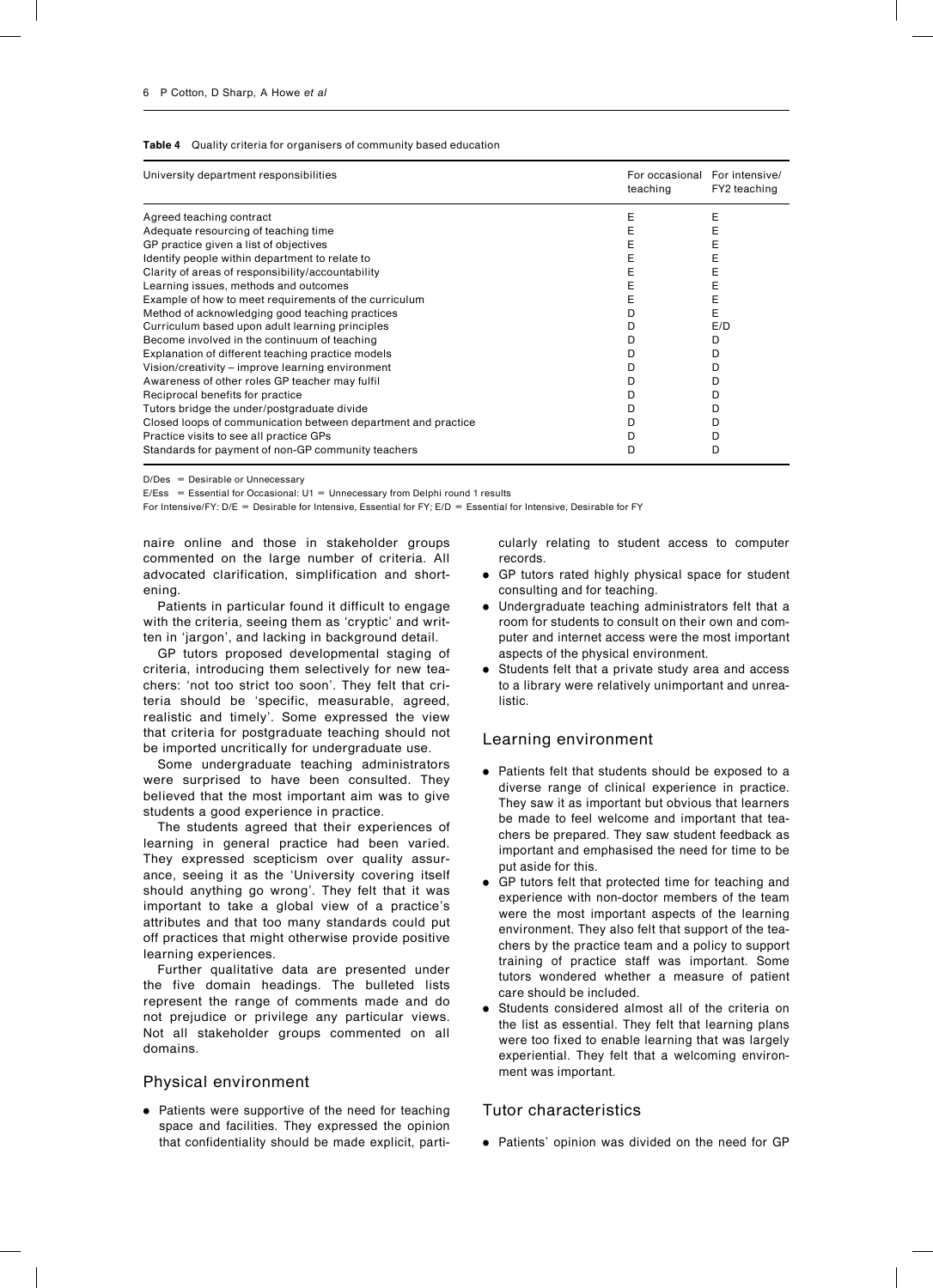teachers to complete a formal course. They agreed that social and communication skills were far more important than course attendance.

- . GP tutors felt that enthusiasm and commitment were the most important characteristics of tutors. Additionally, protected time and knowledge of assessment and evaluation were important.
- . Undergraduate teaching administrators viewed most criteria as essential and prized enthusiasm for teaching and protected time for teaching. There was concern that being too prescriptive could damage the one-to-one relationship that is vital to teaching.
- . The enthusiasm of the teacher and staff were rated very highly by the students who felt that the characteristics of the teachers were more important than the physical environment of the practice. They expressed some unease with teachers assessing students unless they have been trained in assessment, though they didn't think that courses necessarily produced good teachers. They felt that a commitment to pastoral care in community placements was important.

# Patient involvement

- . Patients regarded information about the knowledge level and experience of the student, as well as an explanation of what they should expect of the student, as essential. They felt that the notion of a 'reward' for involvement in teaching was patronising and that reimbursement of expenses was much more positive.
- . GP tutors regarded provision of information to patients and satisfactory consent procedures as essential.
- . Undergraduate teaching administrators had varied views on reimbursing patients' travel expenses and ranged from full recompense to none at all. They recognised the importance of valuing patients' contributions.
- . Students felt it was important that patient expectations were realistic and that they should know the level of the students' experience.

# University department responsibilities

- . Patients regarded practice assessment visits as potentially unnecessary and impractical and students saw the criteria concerning departmental responsibilities as too vague and less important. However, GP tutors called for more clarity over departmental responsibilities and felt that practice visits with realistic quality assurance were essential.
- . Undergraduate teaching administrators recognised the practical challenges to visiting practices but felt this was essential. Clear communication, including early identification of teaching dates, was important. Some mentioned the importance of thanking practices for teaching.

# **DISCUSSION**

The list of quality criteria for community based medical education in the UK is not intended to be prescriptive, but to act as an evidence base for the development of local criteria which take account of variations in circumstances. Clearly there are some differences which are appropriate to different levels of teaching: for example, 'essential' ratings for occasional teaching were principally in the 'tutor characteristics' and 'learning environment' domains, whereas intensive and FY1 teaching also prioritised the physical environment. Students rated a practice-based library and study area as relatively unimportant, but prized a welcoming environment, enthusiasm of teachers and staff, and a commitment to pastoral care. The quality of interpersonal relationships may contribute to the experience of learning and teaching in practice in a way that is valued above the nature of the physical environment.

Within the domains there are characteristics that are measurable in advance of a learner joining the practice, others for evaluation of the learning experience, and others that are more aspirational. The domain of 'university department responsibilities' seems to identify reciprocal responsibilities rather than describe quality criteria for practices.

The strengths of the study are that it used a wide range of stakeholders, triangulated qualitative and quantitative data, iterated findings from one stage into the next, and created consensus in a visible and systematic way. Weaknesses include the very long list of criteria at each stage, which may have reduced participant capacity to discriminate consistently between criteria. The number of respondents to Delphi 2 was less than for Delphi 1, with a relatively low response rate of 44/62 (71%). Although we spoke with a wide range of stakeholders, the overall number was relatively small, making it difficult to be certain that we had reached qualitative theoretical saturation when interpreting their views.<sup>6</sup> In particular, the number of postgraduate educators was small and their views, elicited in the Delphi process, were not triangulated by qualitative data. The choice of locations for the stakeholder enquiry was pragmatic. The students were from one medical school and the nature of GP attachments, the mode of assessment and the proximity of attachments to major examinations varies between schools. These factors will influence the views expressed.

The study nevertheless is important because, to the best of our knowledge this is the first list of criteria explicitly developed for use in community based education at both undergraduate and postgraduate (FY) level. At a time when education in primary care is expanding, practices may teach students from more than one medical school, have varying levels of commitment, and may have undergraduates on placement while training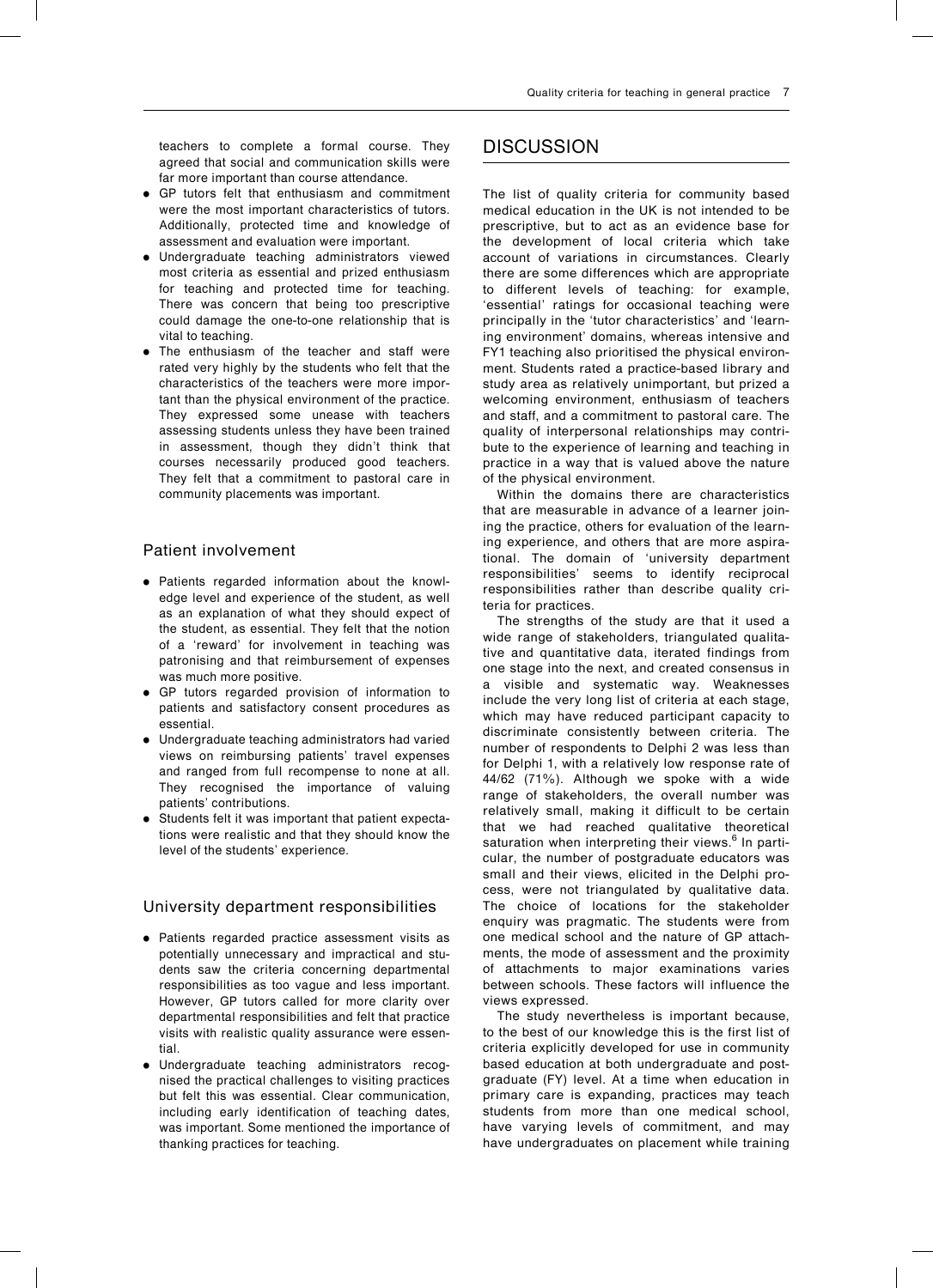postgraduates. Practices may have more than one teaching contract with different sets of associated quality criteria which may have resource implications depending on whether criteria are common, complimentary or conflicting. There is now, more than ever before, an important interface to be explored for practices that train postgraduate doctors and teach undergraduate medical students. The criteria for postgraduate GP training are not expected to clash with these criteria or complicate the accreditation of practices that teach undergraduates and train postgraduates. These criteria can provide a benchmark against which to set local criteria.

It remains to be seen whether the balance struck by our criteria between rigour and practicality is appropriate for practice-based teachers and how these criteria might best relate to other quality criteria and competency frameworks. The British Medical Association framework on competencies and attributes for GP educators $^{23}$  relates mainly to tutor characteristics and at Level 1 there is considerable overlap with the criteria in this reported study. It is important to explore the utility of our criteria in practice, and whether they unify the criteria used by different institutions at undergraduate and postgraduate levels. The development of a set of quality criteria for community based medical education in the UK should create an interface for the accreditation of practices to teach undergraduates and train postgraduates. This needs to be taken up locally, regionally and nationally.

## Acknowledgements

Dr Thelma Quince for the qualitative enquiry with the patient stakeholder group. Sue Stewart at SAPC for her support and assistance. Technical staff at Priority Research for their work on the electronic Delphi instrument.

# Funding

?????? ??????????

# Conflicts of interest

None.???????

## References

- 1 Department of Health (2004) Medical Schools: delivering the doctors of the future. Department of Health Publications: London.
- 2 Department of Health (2005) Statistics for General Medical Practitioners in England: 1994–2004. Bulletin 2005.02. Department of Health Publications: London.
- 3 Society for Academic Primary Care (SAPC) (2002) New Century, New Challenges: a Report from the Heads of

Departments of General Practice and Primary Care in the Medical Schools of the United Kingdom. Royal College of General Practitioners: London.

- 4 Hay J, Acheson RM, Reiss BB and Evans CE (1980) Teachers in general practice: a comparative study. Medical Education 14(4): 277–84.
- 5 Benson J, Quince T, Hibble A, Fanshawe T and Emery J (2005) Impact on patients of expanded, general practice based, student teaching: observational and qualitative study. BMJ 331: 89–95.
- 6 Moorhead R, Maguire P, Siew and Lee T (2004) Giving feedback to learners in practice. Australian Family Physician 33(9): 691-5.
- 7 Gray RW, Carter YH, Hull SA, Sheldon MG and Ball C (2001) Characteristics of general practices involved in undergraduate medical teaching. British Journal of General Practice 51: 371–4.
- 8 Mathers J, Parry J, Lewis S and Greenfield S (2004) What impact will an increased number of teaching general practices have on patients, doctors and medical students? Medical Education 38: 1219–28.
- 9 Catchpole M, Albert E, Lake F and Brown T (2005) Teaching on the run. General practice training between consultations. Australian Family Physician 34(1): 47–50.
- 10 Allen J, Wilson A, Fraser R and Pereira Gray D (1993) The academic basis for general practice: the case for change. BMJ 307: 719-22.
- 11 Bain J, Scott R and Snadden D (1995) Integrating undergraduate and postgraduate education in general practice: experience in Tayside. BMJ 310: 1577-9.
- 12 Hays R (1997) Integration of undergraduate and postgraduate general practice education – does it work? Australian Family Physician 2(2): S83-6.
- 13 Jones R and Oswald N (2001) A continuous curriculum for general practice? Proposals for undergraduate-postgraduate collaboration. British Journal of General Practice 51: 135–7.
- 14 Kasselbaum DG, Cutler ER and Eaglen RH (1998) On the importance and validity of medical accreditation standards. Academic Medicine 73(5): 549–64.
- 15 QAA. www.qaa.ac.uk (accessed 20/05/07).
- 16 Lloyd-Jones G, Fowell S and Bligh J (1999) The use of nominal group technique as an evaluative tool in medical undergraduate education. Medical Education 33: 8– 13.
- 17 Murray J and Hammons J (1995) Delphi: a versatile methodology for conducting qualitative research. Review of Higher Education 18: 423–36.
- 18 Cohen L, Manion L and Morrison K (2001) Interviews. In: Research Methods in Education (5e). Routledge Farmer: London, Chapter 15.
- 19 Newble D and Cannon R (2001) A Handbook for Medical Teachers (4e). Kluwer: Dordrecht.
- 20 De Meyrick J (2003) The Delphi method and health research. Health Education 103(1): 7-16.
- 21 Kuzel AJ (1992) Sampling in qualitative enquiry. In: Crabtree BF and Miller WL (eds) Doing Qualitative Research. Sage: Newbury Park CA.
- 22 Ritchie J and Spencer L (1994) Qualitative data analysis for applied policy research. In: Bryman A and Burgess R (eds) Analysing Qualitative Data. Routledge: London. Chapter 9.
- 23 www.bma.org.uk/ap.nsf/Content/Hubeducatorspayscalesandcompetencies (accessed 20/05/07).

Correspondence to: Dr Philip Cotton, 1 Horselethill Road, Glasgow G12 9LX, UK. Tel: +44 (0)141 330 8330;